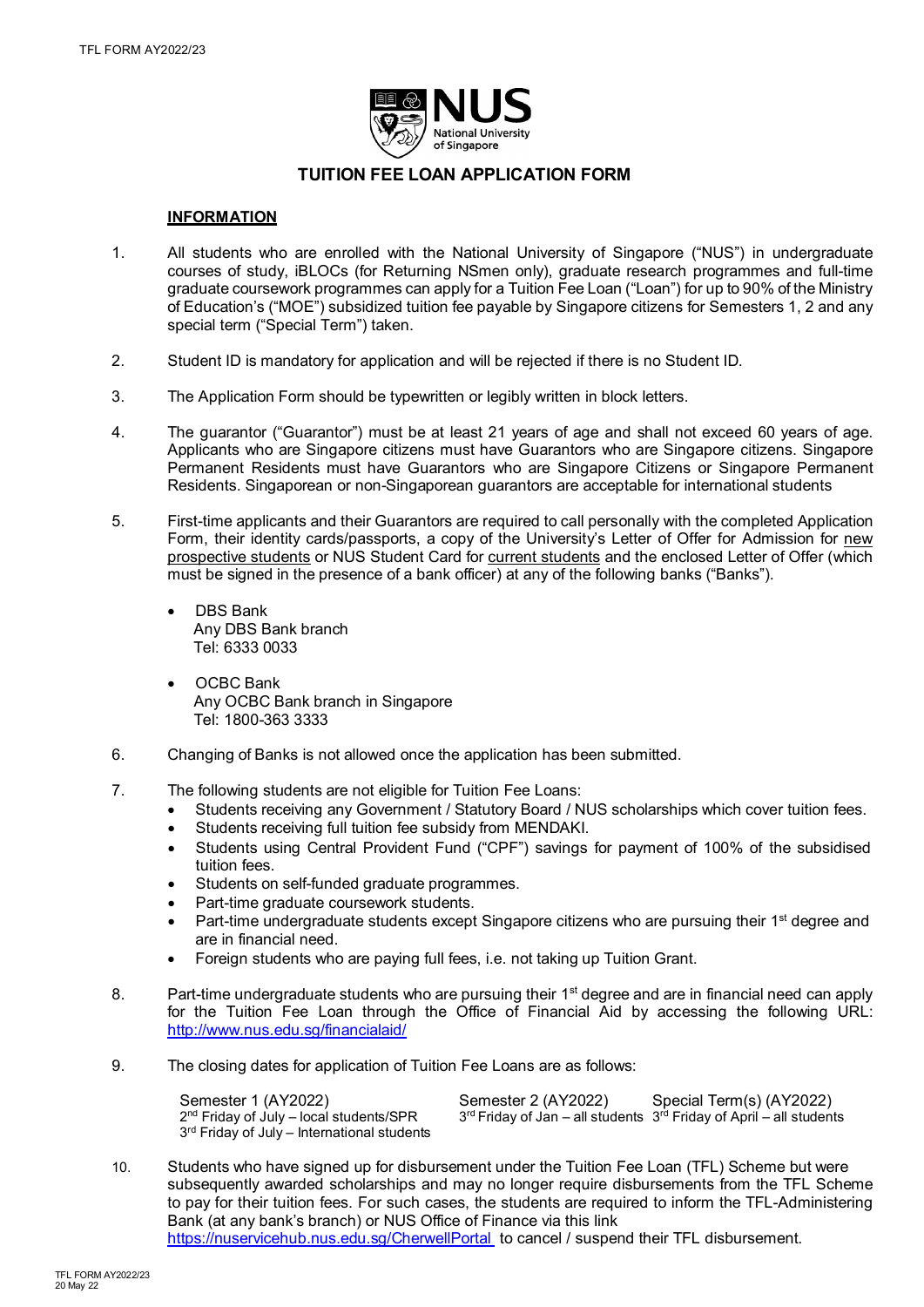**APPLICATION FORM FOR TUITION FEE LOAN ("TFL") FROM NATIONAL UNIVERSITY OF SINGAPORE ("NUS")**<br>(Please bring this form, the NUS's Letter of Offer for Admission (<u>for new prospective students only</u>) or NUS Student Card (<u>for</u>

| <b>Instructions</b> 1. The application form should be typewritten or legibly written in block letters. |  |  |  |  |  |  |  |  |  |  |  |
|--------------------------------------------------------------------------------------------------------|--|--|--|--|--|--|--|--|--|--|--|
|--------------------------------------------------------------------------------------------------------|--|--|--|--|--|--|--|--|--|--|--|

2. The Guarantor must be at least 21 years of age and not over 60 years. Borrower who is a Singapore citizen must have a Singapore citizen Guarantor. 3. The borrower may apply for the TFL at any one of the Agent Banks but changing of Agent Banks is not allowed once an application has been submitted. **4. THE BORROWER AND GUARANTOR MUST SIGN THE ENCLOSED LETTER OF OFFER IN THE PRESENCE OF A BANK OFFICER.**

| <b>Particulars of Borrower</b><br>Name as in NRIC/Passport: Mr/Mdm/Miss<br>(please underline surname) |                                                                                               |                                       | <b>Marital Status</b>                                 | Date of Birth                                    |                                                        |
|-------------------------------------------------------------------------------------------------------|-----------------------------------------------------------------------------------------------|---------------------------------------|-------------------------------------------------------|--------------------------------------------------|--------------------------------------------------------|
| NRIC/Passport No                                                                                      | Fin No (for international student):                                                           |                                       |                                                       | Passport Expiry Date                             | Country of Issue                                       |
| Citizenship                                                                                           |                                                                                               |                                       | <b>Email Address</b>                                  |                                                  |                                                        |
| <b>Permanent Home Address</b>                                                                         |                                                                                               |                                       |                                                       | Mobile Phone Number                              | Residential Tel No                                     |
| Postal Address in Singapore                                                                           |                                                                                               |                                       |                                                       |                                                  | <b>Residential Tel No</b>                              |
| <b>Education Details</b><br>Name of Faculty                                                           | Type of Course                                                                                | <b>Student ID (Mandatory)</b>         |                                                       | Length of Course                                 | Course/Year of Study                                   |
|                                                                                                       | Undergraduate (U)                                                                             |                                       |                                                       |                                                  |                                                        |
| Full-time                                                                                             | Postgraduate (P)<br>Part-time                                                                 |                                       |                                                       | Year of Admission to NUS current Course of Study |                                                        |
| Please indicate the Bank you wish to obtain the Loan from:                                            |                                                                                               |                                       |                                                       | DBS Bank                                         | OCBC Bank                                              |
| Do you have an existing Tuition Fee Loan with any of the above banks under NUS?                       |                                                                                               |                                       |                                                       | Yes                                              | No                                                     |
| If yes, please indicate the bank:                                                                     |                                                                                               |                                       |                                                       | <b>DBS Bank</b>                                  | <b>OCBC Bank</b>                                       |
| Amount of financing required :                                                                        |                                                                                               |                                       |                                                       | Financing required with effect from:             |                                                        |
|                                                                                                       | Maximum loan allowable for the whole course or remaining course of study                      |                                       |                                                       |                                                  | Semester 1, AY2022/23                                  |
|                                                                                                       | 80% / 50% / 30% * of the SC subsidized tuition fees payable for the remaining course of study |                                       |                                                       |                                                  | Semester 2, AY2022/23                                  |
| Fixed loan amount of<br>(two semesters per year)                                                      |                                                                                               | per semester for<br>fees per semester | years<br>subjected to maximum of 90% of SC subsidized |                                                  | Special Term 1, AY2022/23<br>Special Term 2, AY2022/23 |
| *Delete where not applicable                                                                          |                                                                                               |                                       |                                                       |                                                  |                                                        |
| <b>Particulars of Guarantor</b><br>Name as in NRIC/Passport: Mr/Mdm/Miss                              |                                                                                               |                                       | Date of Birth (21 to 60 years old)                    |                                                  | Race                                                   |
| (please underline surname)                                                                            |                                                                                               |                                       |                                                       |                                                  |                                                        |
| NRIC/Passport No                                                                                      | Passport Expiry Date                                                                          | Country of Issue                      | Citizenship                                           | <b>Highest Education Standard Passed</b>         |                                                        |
| <b>Marital Status</b>                                                                                 | Relationship to Borrower                                                                      |                                       | Occupation                                            | <b>Email Address</b>                             |                                                        |
| Permanent Home Address (In Singapore)                                                                 |                                                                                               |                                       | Mobile Phone Number (In Singapore)                    |                                                  | Home Tel No (In Singapore)                             |
| Overseas Home Address (For foreigners only, PRCs to complete in Hanyu Pinyin)                         |                                                                                               |                                       |                                                       | Overseas Home Tel No                             | Overseas Mobile Tel No                                 |
| Name & Address of Employer                                                                            |                                                                                               | Years with Current Employer           |                                                       | Office Tel No                                    |                                                        |
| Are you a guarantor to any other loan? If yes, please furnish the following details:                  |                                                                                               |                                       |                                                       |                                                  |                                                        |

| Name of Borrower | Name of Lender | Type of Facility | <b>Amount Guaranteed</b> |
|------------------|----------------|------------------|--------------------------|
|                  |                |                  |                          |
|                  |                |                  |                          |
|                  |                |                  |                          |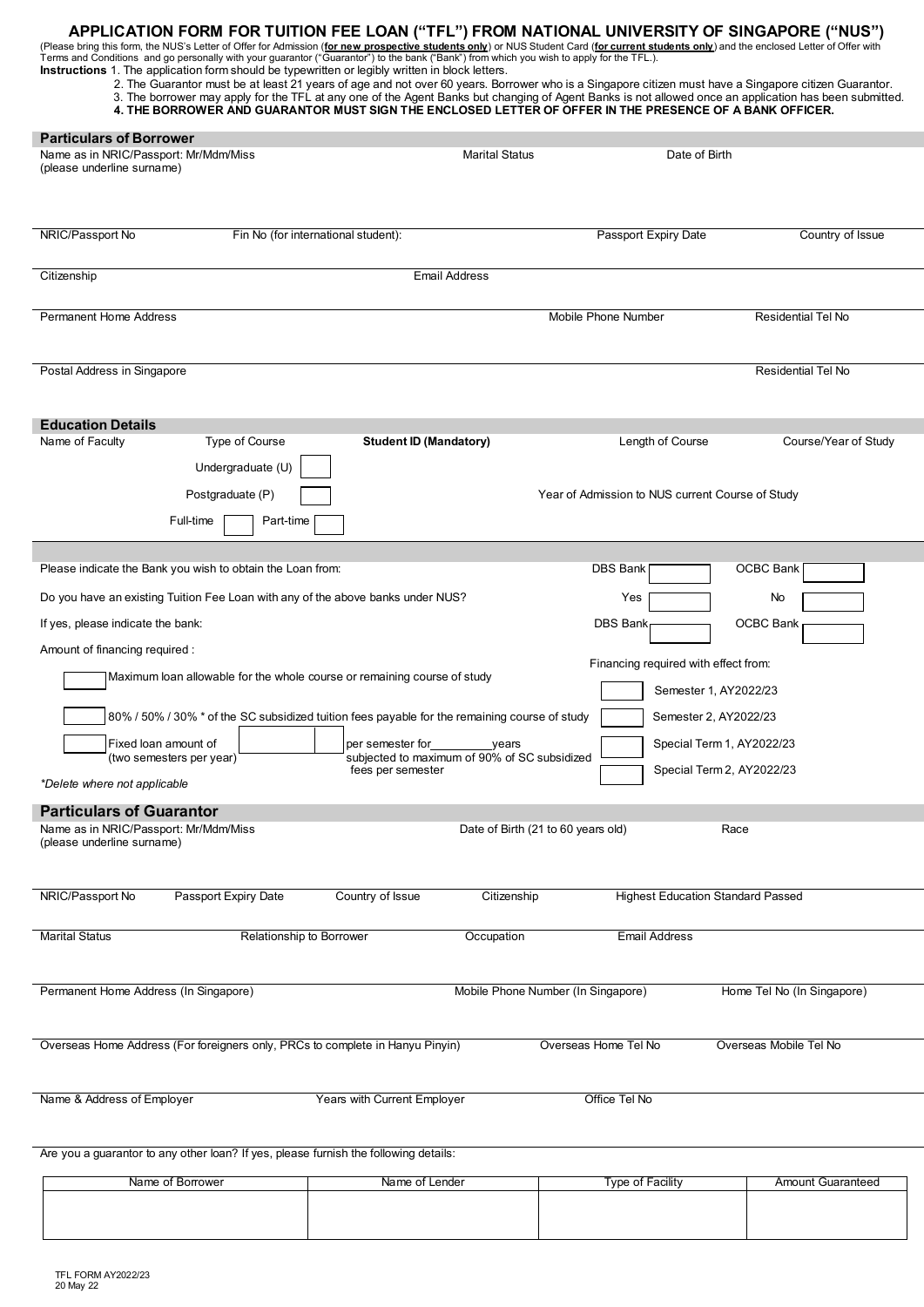## **Declaration by Borrower**

In consideration of the Bank agreeing to grant me the TFL on behalf of NUS at my request, I hereby:

- i. declare that (a) I am not a bankrupt; (b) the information given in this application is true and correct; (c) I have not willfully withheld any material fact; and (d) I have understood all the terms & conditions governing this TFL Agreement;
- ii. consent to the collection, use, disclosure and processing of my personal data relating to and in connection with me (whether contained in this application or otherwise), any and all information and particulars of my accounts/facilities with the Bank (whether held alone or jointly), any transaction or dealings between me and/or NUS and the Bank, my credit standing and financial position, in accordance with the terms & conditions governing this TFL Agreement;
- iii. acknowledge that my personal data provided under this application and in the course of performance of this TFL Agreement constitutes personal data as contemplated under the NUS Personal Data Notice and Consent accepted by me upon admissions and registration with NUS and will be subject to the terms
- of the NUS Student Data Protection Policy, as may be amended, supplemented or substituted by NUS from time to time; and iv. further agree and consent to the terms of OCBC Bank's Data Protection Policy or DBS Bank's Privacy Policy, as applicable, available at [www.ocbc.com/policies](http://www.ocbc.com/policies) or [www.dbs.com/privacy](http://www.dbs.com/privacy) respectively, or upon request at a branch.

| Signature of Borrower: Signature of Borrower:                                                                                                                                                                                                                                                                                                                                                                                                                                                   |                                                                                                                                                                                                                                |       |
|-------------------------------------------------------------------------------------------------------------------------------------------------------------------------------------------------------------------------------------------------------------------------------------------------------------------------------------------------------------------------------------------------------------------------------------------------------------------------------------------------|--------------------------------------------------------------------------------------------------------------------------------------------------------------------------------------------------------------------------------|-------|
|                                                                                                                                                                                                                                                                                                                                                                                                                                                                                                 |                                                                                                                                                                                                                                |       |
|                                                                                                                                                                                                                                                                                                                                                                                                                                                                                                 |                                                                                                                                                                                                                                |       |
| <b>Declaration by Guarantor</b>                                                                                                                                                                                                                                                                                                                                                                                                                                                                 |                                                                                                                                                                                                                                |       |
| I hereby:<br>declare that (a) I am not a bankrupt; (b) the information given in this application is true and correct; (c) I have not willfully withheld any material fact; and (d) I<br>i.<br>have understood all the terms & conditions governing this TFL Agreement;                                                                                                                                                                                                                          |                                                                                                                                                                                                                                |       |
| consent to the collection, use, disclosure and processing of my personal data relating to and in connection with me (whether contained in this application or<br>ii.<br>otherwise), any and all information and particulars of my accounts/facilities with the Bank (whether held alone or jointly), any transactions or dealings between<br>me and/or NUS and the Bank, my credit standing and financial position, in accordance with the terms & conditions governing this TFL Agreement; and |                                                                                                                                                                                                                                |       |
| further agree and consent to the terms of OCBC Bank's Data Protection Policy or DBS Bank's Privacy Policy, as applicable, available at<br>iii.<br>www.ocbc.com/policies or www.dbs.com/privacy respectively, or upon request at a branch.                                                                                                                                                                                                                                                       |                                                                                                                                                                                                                                |       |
|                                                                                                                                                                                                                                                                                                                                                                                                                                                                                                 |                                                                                                                                                                                                                                |       |
| Signature of Guarantor: <b>Example 20</b> No. 2014 19:30 No. 2014 19:30:40 No. 2014 19:30:40 No. 2014 19:30:40 No. 2014 19:30:40 No. 2014 19:30:40 No. 2014 19:30:40 No. 2014 19:30:40 No. 2014 19:30:40 No. 2014 19:30:40 No. 2014                                                                                                                                                                                                                                                             | Date: the contract of the contract of the contract of the contract of the contract of the contract of the contract of the contract of the contract of the contract of the contract of the contract of the contract of the cont |       |
|                                                                                                                                                                                                                                                                                                                                                                                                                                                                                                 |                                                                                                                                                                                                                                |       |
| Comments                                                                                                                                                                                                                                                                                                                                                                                                                                                                                        | Recommended by:                                                                                                                                                                                                                | Date: |
|                                                                                                                                                                                                                                                                                                                                                                                                                                                                                                 | Approved by:                                                                                                                                                                                                                   | Date: |
|                                                                                                                                                                                                                                                                                                                                                                                                                                                                                                 |                                                                                                                                                                                                                                |       |
|                                                                                                                                                                                                                                                                                                                                                                                                                                                                                                 |                                                                                                                                                                                                                                |       |
|                                                                                                                                                                                                                                                                                                                                                                                                                                                                                                 |                                                                                                                                                                                                                                |       |
| *delete if not applicable                                                                                                                                                                                                                                                                                                                                                                                                                                                                       |                                                                                                                                                                                                                                |       |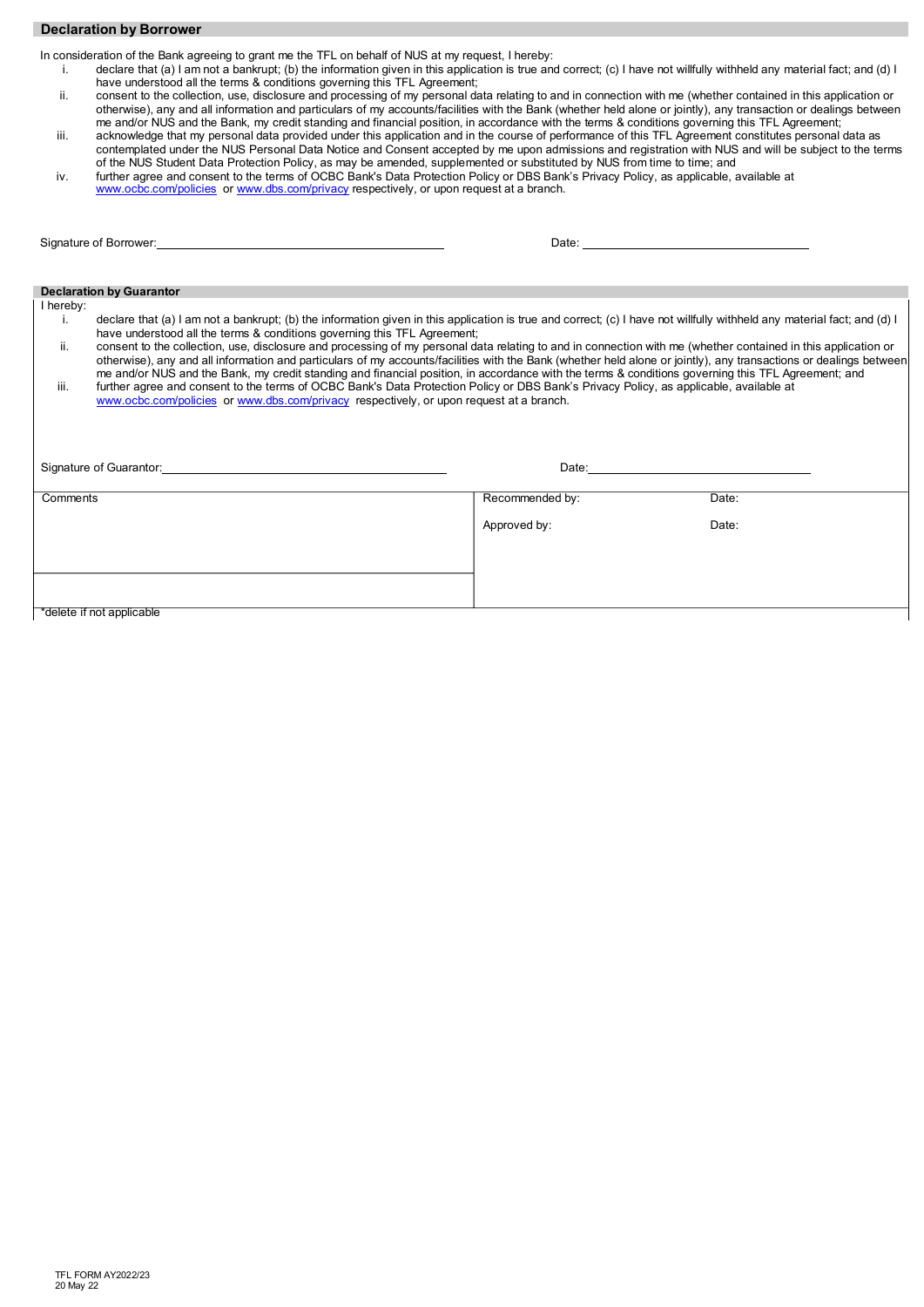## **Letter of Offer (For first time applicants only)**

## **Private & Confidential**

Date:

Name:

Address:

Dear Sir/Madam

# **Tuition Fee Loan**

1. We take pleasure in offering you, on behalf of the National University of Singapore ("NUS"), a tuition fee loan ("Loan") of up to the maximum allowed under the prevailing Tuition Fee Loans Scheme ("Scheme") for your whole course of study as prescribed by NUS (including repeat years, Honours year and Master of Architecture course, where applicable) or such other amount as may be determined by NUS. The Loan is subject to the following terms and conditions:

| a) | The Loan               | The Loan will be granted to you for your course of study at NUS in accordance with the<br>Scheme                                                                                   |
|----|------------------------|------------------------------------------------------------------------------------------------------------------------------------------------------------------------------------|
| b) | Interest Rate          | The average of the prime rates of the following banks DBS, OCBC and UOB, prevailing on<br>the first day of each quarter or such other rate as may be determined from time to time. |
| C) | Standard<br>Conditions | The terms & conditions ("Standard Conditions") overleaf relating to the Scheme for NUS,<br>which forms an indivisible part of this offer, shall apply.                             |
| d) | Guarantee              | The principal amount of the Loan and interest shall be fully quaranteed by                                                                                                         |
|    |                        | (holder of identity card/passport)                                                                                                                                                 |
|    |                        | )("Guarantor") of<br>no.                                                                                                                                                           |
|    |                        | (Address).                                                                                                                                                                         |

2. We trust that the above terms and conditions are acceptable to you and your Guarantor. Kindly confirm your acceptance by bringing both the application form and this letter and calling at any one of our branches of your choice with your Guarantor to sign this letter of offer. Please also bring your identity card/passport and that of the Guarantor's for our verification.

3. We look forward to being of service to you.

Yours faithfully,

| Name & Designation: |  |
|---------------------|--|
| Name of Bank:       |  |
|                     |  |

Loan upon the aforesaid terms and conditions.

("Borrower") hereby confirm my acceptance of the offer of the

(to be signed in front of a bank officer)

| Name & NRIC/Passport No: |
|--------------------------|
| Date of Acceptance:      |

In consideration of NUS agreeing to my request to grant the Loan to the above named Borrower on the terms and conditions set out above, I hereby irrevocably and unconditionally guarantee as principal debtor and not as Surety only, the payment on demand of all sums of money which may from time to time be due and owing by the Borrower in respect of the Loan or any increase or variation in the amount thereof (including without limitation, interest and additional interest). This guarantee shall be a continuing security to NUS notwithstanding any indulgence given by NUS to the Borrower or the death, insanity, bankruptcy or other disability or personal incapacity of the Borrower or of myself, and my liability shall not be abrogated or affected by reason of the fact that the transaction affecting the sums of money hereby secured is void, voidable or unenforceable for any reason whatsoever. For the avoidance of doubt, I confirm that legal action in respect of the Loan need not first be commenced against the Borrower prior to commencing legal action against me in respect of my guarantee.

Signed by the Guarantor

(to be signed in front of a bank officer)

Name & NRIC/Passport No: Date:

**File Ref:**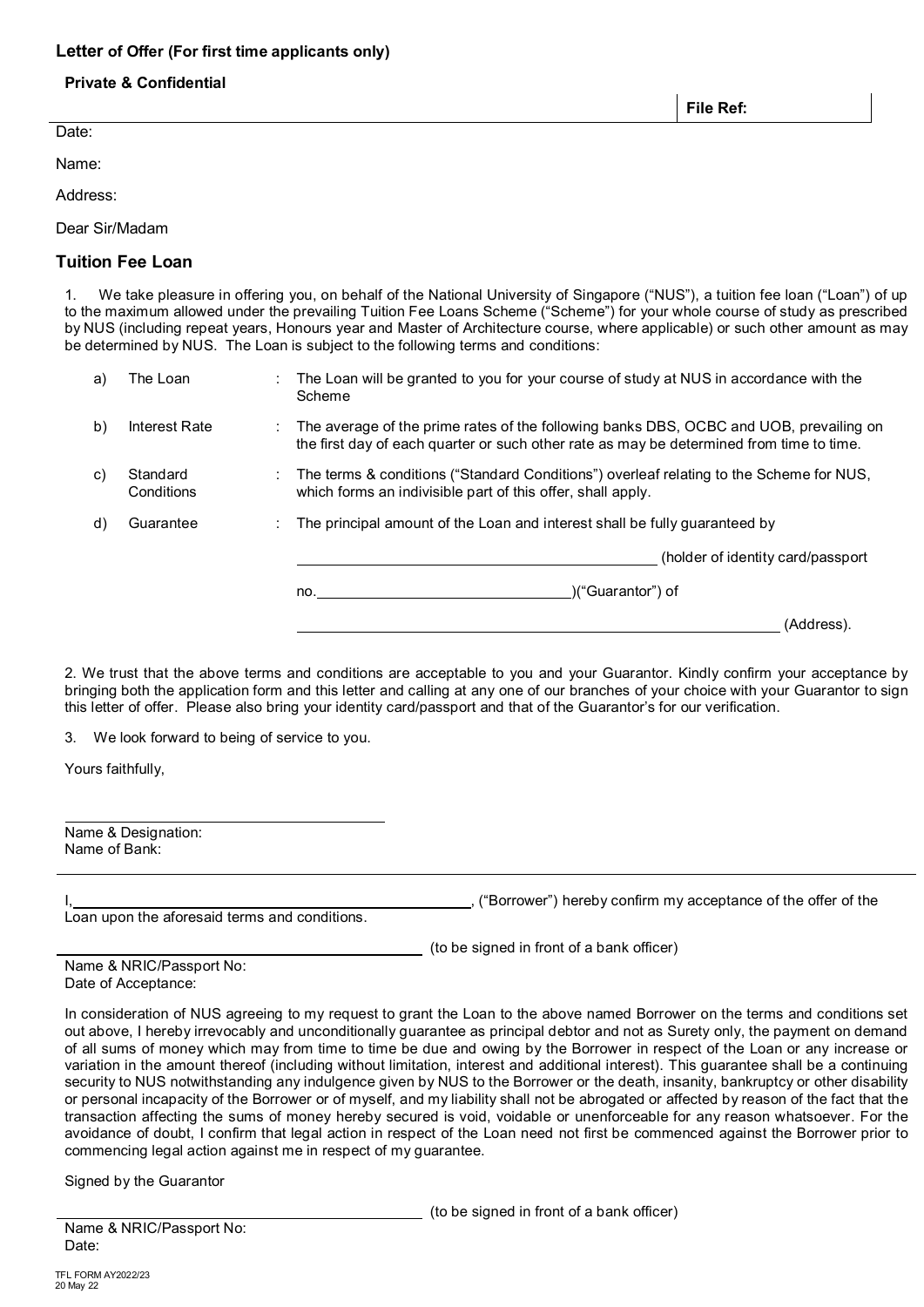**TERMS & CONDITIONS ("STANDARD CONDITIONS") RELATING TO THE TUITION FEE LOANS SCHEME FROM NATIONAL UNIVERSITY OF SINGAPORE ("NUS")**

**1 NO MULTIPLE FINANCING**<br>Once the Tuition Fee Loan (the "Loan") is granted by any participating bank ("the Bank"), the borrower ("Borrower") shall not make any application for Tuition Fee Loans to any<br>other participating

DEATH**, INSANITY, BANKRUPTCY OR ANY DISABILITY OF GUARANTOR**<br>In the event of the death, insanity, bankruptcy or any disability of the guarantor ("Guarantor") during the period before full repayment of the Loan and interest

### **3 DISBURSEMENT**

The Loan will be credited directly into the Borrower's account with NUS on such date(s) and in such amount and manner as shall be specified by NUS.

#### **4 INTEREST COMPUTATION**

Interest at the average of the prime rates of the following banks, DBS, OCBC, and UOB, prevailing on the first day of each quarter or at such other rates as may be determined from time to time will be chargeable on the Loan after graduation. Borrowers are to take note of the interest commencement date upon graduation as the University does not inform borrowers of their respective interest commencement date. For Borrowers (excluding medical or dental students) who graduate at the end of the following Semester, interest will be chargeable with effect from the following dates:

Graduation interest chargeable with effect from interest chargeable with effect from interest chargeable with effect from interest of the year following graduation  $\sim 1^{\rm st}$  May of the year following graduation Semester I<br>
Semester II - 1st October in the year of graduation<br>
Semester II - 1<sup>st</sup> October in the year of graduation<br>
Special Term 3 - 1<sup>st</sup> November in the year of graduation Special Term 3 - 1st November in the year of graduation<br>Special Term 4 - 1st November in the year of graduation<br>Special Term 4

- 
- 
- 1<sup>st</sup> December in the year of graduation

For these purposes, "graduation" shall be deemed to have taken place when the Borrower passes the Final Examination (Main or Re-Examination) or is deemed to have fulfilled all the requirements for the award of the degree. Interest is computed on a monthly rest basis and based on a 365-day year. In the event that the Borrower leaves NUS without completing his/her course of study ("non-completion") interest will be chargeable with effect from the first day of the month immediately following the month in which notification of such non-completion is given to the Bank.

#### **5 VARIATION OF LOAN QUANTUM**

In the event that the Borrower does not require any loan for any particular year or wishes to vary the Loan quantum, he/she shall notify the Bank and NUS in writing no later than 31st May preceding that academic year in question. The Borrower shall only vary the Loan quantum on a yearly basis and shall not vary it on a Semester basis.

**REPAYMENT**<br>Repayment may be made in one lump sum or by equal monthly instalments comprising both principal and interest and payment of the lump sum or first monthly instalment shall<br>be made not later than 2 years from the

In the event that the Borrower leaves NUS without completing his/her course of study or if any information of this application is found to be incorrect, the Loan outstanding shall become immediately due and payable, subject to the Bank's right to exercise its option to allow such repayment by monthly instalments on such terms and conditions as it deems fit.

### **6A TERMINATION**

NUS may at any time terminate this Agreement and/or the Loan without giving any reason therefor by giving one (1) month's notice in writing to the Borrower and/or the Guarantor and thereupon the whole of the monies already advanced and paid to the Borrower, pursuant to this Agreement or any other loan agreement(s) relating to any other loan(s) comprising the Loan, together with all other charges and amounts due from the Borrower, shall become immediately repayable.

#### **6B COMPLIANCE AND SANCTIONS**

- The Borrower and Guarantor agrees that NUS may at any time with immediate notice, without the Borrower and Guarantor's prior consent, suspend or terminate the administration of a Loan with a Borrower and take any action as NUS considers appropriate, for such duration as NUS may determine in its sole and absolute discretion without incurring any liability if NUS has reasonable grounds to suspect that:
	- (a) the provision of the Loan and/or release of the facility may breach any applicable laws relating to anti-money laundering, anti-corruption, counterterrorism,<br>anti-bribery, anti-fraud, tax evasion, embargoes, reporting
	- (b) the Loan involves any Restricted Person (natural, corporate or governmental) or any person that is connected, directly or indirectly, to any person that is sanctioned under economic and trade sanctions; and/or
	- (c) the Loan may directly or indirectly involve the proceeds of, or the facility released may be applied for the purposes of, conduct which is unlawful in any country (including but not limited to any purpose that would violate any Sanctions or that would fund, facilitate or finance any activities, business or transactions of, or with, any Restricted Person or any Sanctioned Country).

For the avoidance of doubt, the terms of this Clause 6B apply in addition to and do not derogate from any of the terms set forth in this Agreement.

- 6B.2 For the purpose of this Clause 6B:
	- (a) "Restricted Person" means, at any time: (1) any person listed in any Sanctions related list of designated persons maintained by a Sanctions Authority; (2) any person operating, organised, resident, incorporated, registered or legally domiciled in a Sanctioned Country; or (3) any person controlled or majority owned<br>by, or acting on behalf of or under the direction of, a person d
	- (b) "Sanctioned Country" means, at any time, a country or territory which is the subject or target of any comprehensive or country-wide or territory-wide Sanctions,
	- including but not limited to North Korea, Iran, Syria, Cuba and Crimea region of the Ukraine;<br>(c) "Sanctions" means any trade, economic or financial sanctions, embargoes or restrictive measures or related laws or regul administered or enforced from time to time by: (1) the United States government, including those administered by the Office of Foreign Assets Control of the U.S. Department of the Treasury or the U.S. Department of State; (2) the United Nations Security Council; (3) the European Union and any European Union<br>member state; (4) the United Kingdom; (5) the Monetary Authority of Si of doubt, such government authority having jurisdiction over (x) the Borrower or (y) transaction(s) contemplated by this Agreement or the Loan documents), (each, a "**Sanctions Authority**").

#### **7 FEES PAYABLE**

The Borrower shall pay: 7.1 All costs, fees, expenses and other charges legal or otherwise including stamp duty incurred in the preparation and execution of any document(s) required by the Bank

- under the provisions hereof; and
- 7.2 All legal fees as between solicitors and clients and other costs and disbursements in connection with demanding and enforcing payment of monies due hereunder and/or any of the covenants, undertakings, stipulations, terms and conditions contained herein; and the Bank reserves the right to debit the Borrower's account with the same.

### **8 DEFAULT OF LOAN**

The Loan and interest thereon or any part thereof for the time being outstanding and unpaid and all other charges and monies payable hereunder shall on demand become due and payable by the Borrower in any of the following events of default:

- 8.1 If the Borrower defaults in the payment of any of the instalments of the Loan and interest thereon or any part thereof on the due date or dates or in the payment of any other monies hereby covenanted to be paid.
- 8.2 If the Borrower commits or threatens to commit a breach of any of the covenants, undertakings, stipulations, terms and conditions contained herein.
- 
- 8.3 If the Borrower enters into any arrangement or composition for the benefit of creditors or has a receiving or adjudication order made against him/her.<br>8.4 If a situation has arisen or there has been a material change i

8.5 If the Borrower fails to furnish another Guarantor as required in Clause 2 within one month of the death, insanity, bankruptcy or disability of the Guarantor or such longer period as the Bank may allow.

#### **9 ADDITIONAL INTEREST**

In the event of default by the Borrower to pay the Loan and interest thereon or any part thereof on the due date or dates, then, and without prejudice to the remedies of the Bank<br>and hereunder, the Borrower shall pay addit of each instalment. When the Loan and interest thereon and all monies payable hereunder become due and payable by the Borrower in the event of his/her default and upon<br>demand by the Bank, the Borrower shall pay to the Bank the outstanding loan, interest (inclusive of additional interest aforesaid) and other monies due and owing to the Bank until the date of full settlement.